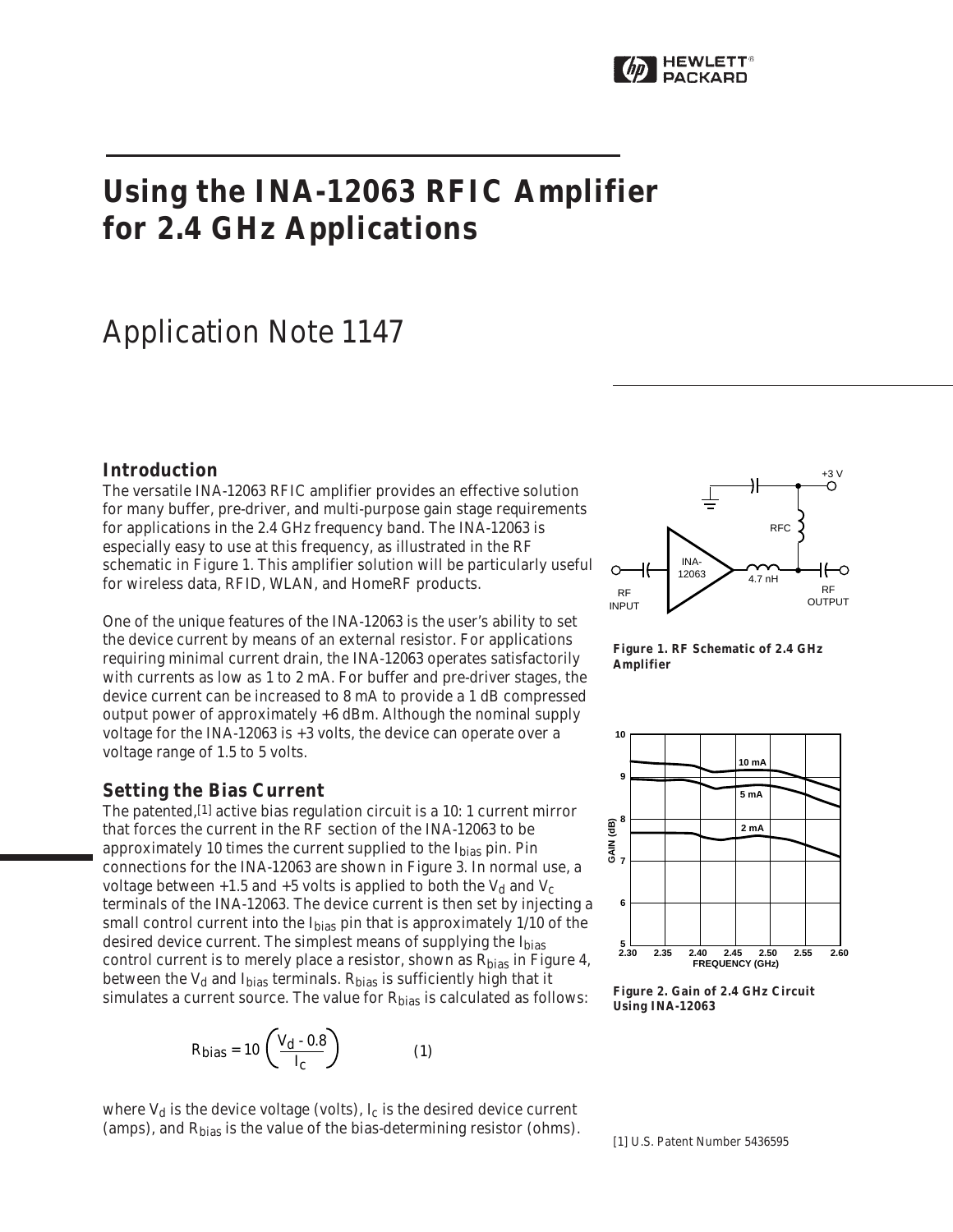#### **2.4 GHz Design Example**

An example circuit was designed to demonstrate the use of the INA-12063 for 2.4 GHz applications. The example amplifier was designed to operate from a power supply of +3 volts with a nominal device current of 5 mA.

The integrated series feedback in the INA-12063 provides a very good input match over the entire 2 to 3 GHz frequency range. The input match is typically under a VSWR of 2:1, improving to 1.3:1 at higher device currents. Therefore, the input to the INA-12063 may be used as is without the need for any impedance-matching circuitry.

The real part of the output impedance of the INA-12063 lies near 50 ohms at 2.4 GHz. The addition of a simple series inductor is all that is needed to achieve a very reasonable output match to 50 ohms. A CAD simulation using Hewlett-Packard's *Touchstone* program predicted the output of the INA-12063 could be matched by using a 4.5 nH series inductor. A 4.7 nH chip inductor was chosen as the nearest standard value to 4.5 nH.

The only other components required to complete the circuit are: DC blocking and bypass capacitors, a RF choke, and the current setting resistor, Rbias. The value for Rbias was calculated from Equation 1 above to be 4.4 kΩ for 3 volts and 5 mA. The nearest standard value of  $4.7 \text{ k}\Omega$  will be used for this design. A value of 33 nH is used for the RFC and all capacitors are 56 pF. A schematic diagram of the complete circuit is shown in Figure 4.

A demonstration circuit for the INA-12063 was assembled on an "IAM-91-A" evaluation PCB. The IMA-91-A circuit board, originally designed for use with the IAM-91563 RFIC mixer, is readily adapted to accommodate the INA-12063. The unused circuit traces are cut away and an external wire is added to connect the supply voltage to the  $V_d$ terminal at Pin 4. The completed amplifier is shown in Figure 5.







**Figure 3. INA-12063 Pin Connections**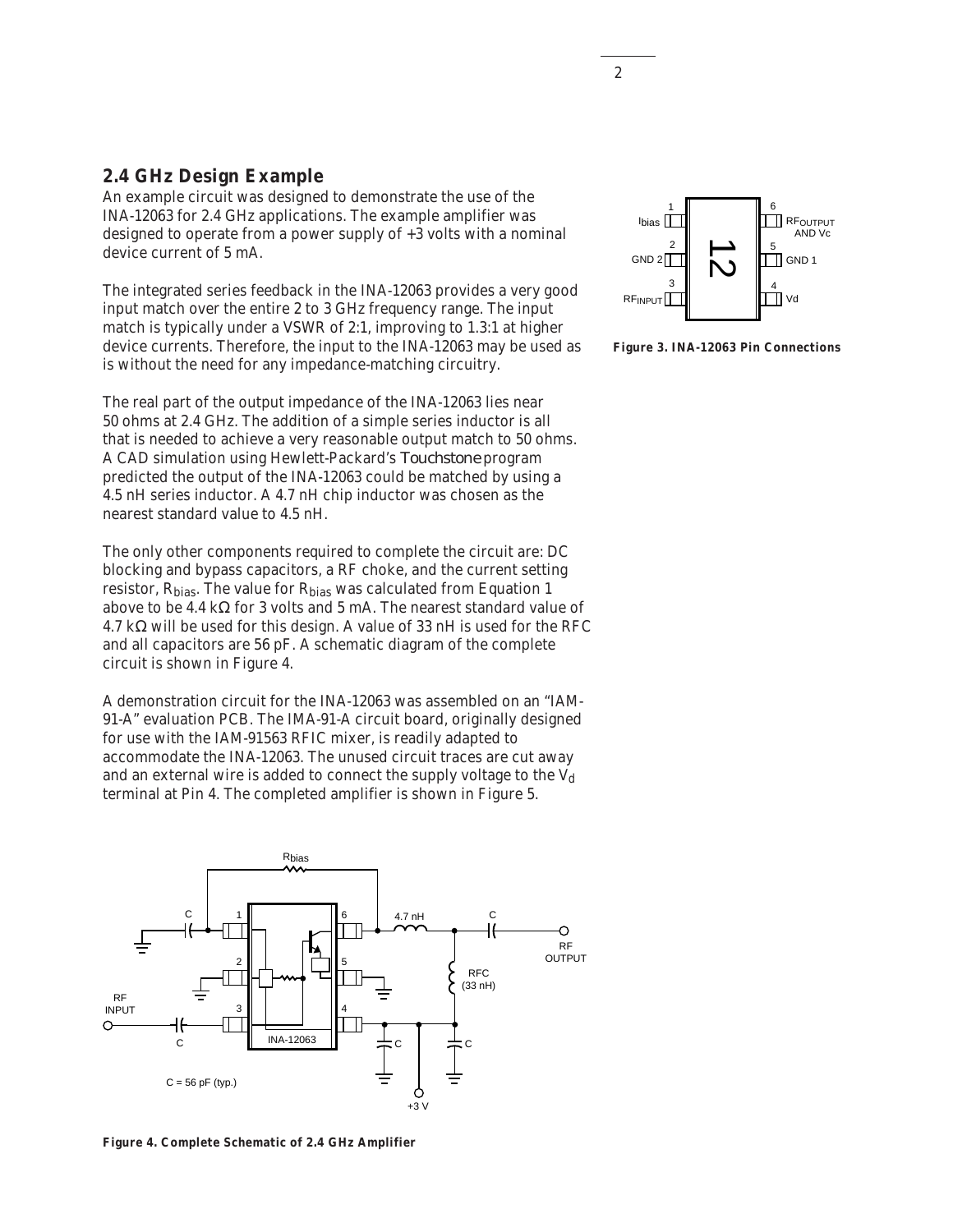

**Figure 5. Example 2.4 GHz Circuit Using the HP INA-12063 RFIC Amplifier**

### **Test Results**

Actual measured gain of the completed amplifier from 2.3 to 2.6 GHz is shown in Figure 2 for three different device currents. The value of  $R_{bias}$ was changed to adjust the device current to 2, 5, and 10 mA.

Return loss for the RF input and output is plotted in Figure 6 from 2.0 to 3.0 GHz. These data are for a device current of 5 mA. The input and output VSWRs are both less than 1.6:1 over a 100 MHz bandwidth centered near 2.3 GHz. This result suggests the output match is tuned slightly low compared to the 2.4 GHz target frequency and is likely due to rounding up of the output matching inductor to a standard value.

Output power at 1 dB of gain compression was measured over a 1 to 10 mA decade of current and is plotted in Figure 7. The output power data was taken with fixed tuning, i.e., no re-tuning was done for different currents. The output power results show a point of diminishing return beyond a current of 8 mA where a maximum P 1dB of +6.5 dBm is obtained.



**Figure 6. Input and Output Return Loss**



Figure 7. Output Power (P<sub>1dB</sub>) vs. **Device Current**